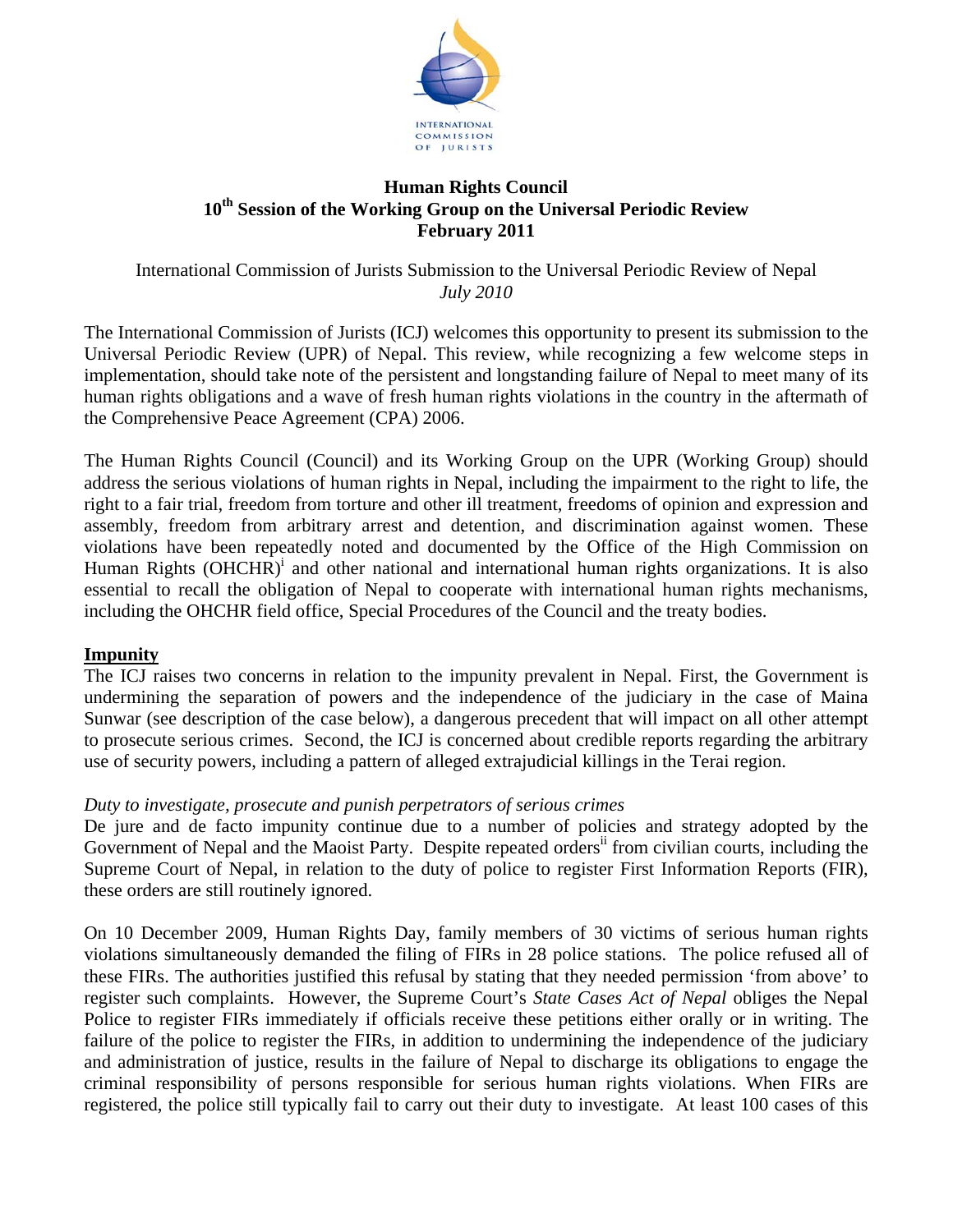type are pending in various police stations, and subject to regular monitoring by the ICJ. Police authorities openly admit in some cases that they cannot investigate and arrest Nepal Army or Maoist suspects because of threats to their own security and position.

#### *De facto and de jure amnesty for Maoist crimes*

The Maoist Party has sought and received amnesty for past crimes. Its cadres continue to commit crimes that are routinely ignored by Nepal Police due to political interference. The most prominent of these is Kali Bahadur Kham ("Bibidh"), former commander of the People's Liberation Army (PLA) Third Division, accused of overseeing the kidnapping, torture and murder of businessman Ram Hari Shrestha in the PLA cantonment in Chitwan in April-May 2008. Maoist leaders have obstructed the police investigation.

The other emblematic example of such non-compliance of the Court order relates to the alleged murder of Arjun Lama in April 2005 by a current high-ranking Maoist leader. The ICJ has credible reports that Maoists have threatened the lawyers working on the case and challenged the state agencies regarding the arrest their cadres. Because of this, no progress has been made in this case, in spite of a Supreme Court decision ordering the investigation.

**The ICJ calls on the Working Group and the Council to recommend that the Government conduct prompt and thorough investigations into alleged cases of past human rights abuses and to bring charges against persons against whom there is evidence of criminal responsibility, including chain of command responsibility, to ensure they are brought to justice before a civilian court.** 

#### **Contempt of judiciary, including Supreme Court orders**

#### *The Case of Maina Sunuwar*

The Government is refusing to abide by a September 2007 Supreme Court ruling that put squarely within the jurisdiction of civilian courts the case of the enforced disappearance, torture, and unlawful killing of 15-year-old Maina Sunuwar on 17 February 2004. Valid arrest warrants were issued by the Kavre District Court on 31 January 2008 against four alleged perpetrators, including Major Niranjan Basnet. The Nepal Army, with public support from the Minister of Defense, Bhidya Bhandari, has defied the arrest order and challenged the jurisdiction of the civilian court, claiming that it closed the matter with its September 2005 Court Martial. These proceedings, however, did not adjudicate Major Basnet's responsibility, even for disciplinary offences.

With respect to those persons referred for Court Martial, the Court Martial issued six-month sentences, fines, and temporary suspensions of promotions as punishment for disciplinary offences. The Court Martial incredibly characterized the lethal effect of prolonged torture through simulated drowning and electrocution of a 15-year-old schoolgirl as accidental and unintended harm due to the use of incorrect procedures. The Court Martial actions do not constitute an intent to bring the perpetrators to justice. The alleged perpetrators should therefore be brought to justice in civilian courts. Such a movie would not constitute 'double jeopardy' under international standards, including article 20 of the Rome Statute In September 2007 the Supreme Court, taking into account Court Martial decision, ordered the matter to be brought before the civilian District Court.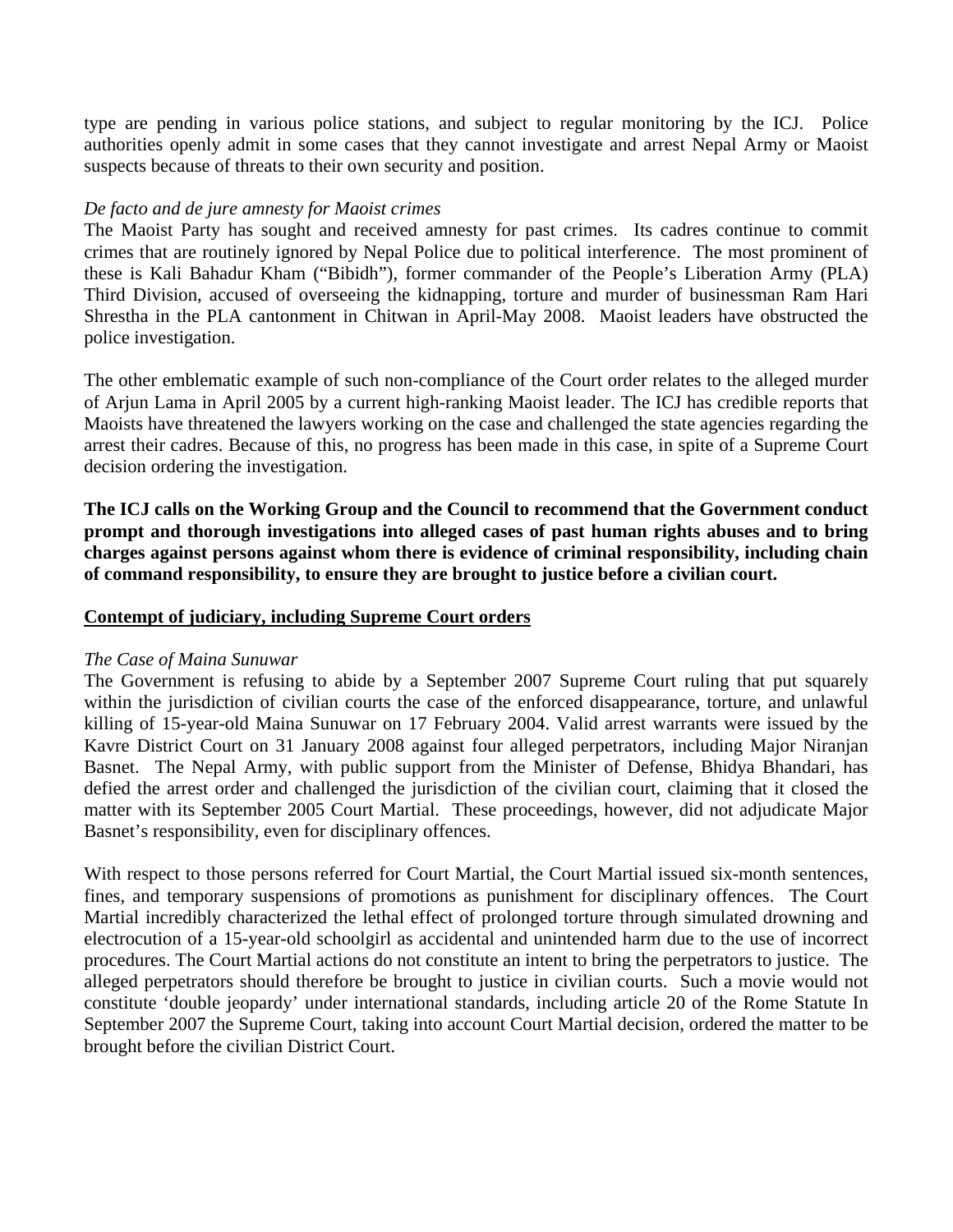**The ICJ calls on the Working Group and the Council to recommend to the Government to comply with the Supreme Court Order and recognize the jurisdiction of the civilian court and surrender Major Basnet other military officials to respective jurisdiction.** 

# **Encounter killings**

Since the 2006 agreement was signed, political violence has continued and in some areas has increased, particularly in the Tarai Districts. Some credible reports have shown that party youth wings and armed groups continue to resort to extortion and intimidation and have been responsible for scores of killings. In mid-2009 the government launched a "Special Security Strategy"(SSS), aimed at maintaining law and order by deploying additional security forces in half of Nepal's districts. Half of these units are situated in the troubled Terai region, constituting Nepal's southern plains bordering India. In October 2009, a number of human rights organizations, including OHCHR-Nepal, expressed concerns at the high number of individuals reported killed in "encounters" with security forces and at credible allegations of extrajudicial killings involving police personnel. After the implementation of the SSS, there are indications that this trend has continued and expanded.

### **The ICJ calls on the Working Group and the Council to recommend to the Government that it investigate promptly all allegations of extrajudicial killing by the security forces, including in Teria District, and bring those responsible to justice in accordance with international standards of fair trial.**

# **Enforced Disappearance**

The government of Nepal has introduced a Bill to criminalise enforced disappearance in the Parliament. This legislation has not yet been adopted or subject to date. This bill would criminalise an act of enforced disappearance, and provide procedures to form a commission of inquiry on past enforced disappearances. However, the legislation does not fully comply with the international standards, best practices and the Supreme Court's ruling of 1 June 2007.

# **The ICJ calls on the Working Group and the Council to recommend that the Government**

- *Fully implement the Supreme Court decision of June 2007, that ordered the Government to establish a commission of inquiry on conflict-related enforced disappearances.*
- *Criminalize enforced disappearance and torture in accordance with international law and standards.*
- *Sign and ratify the International Convention for the Protection of All Persons from Enforced Disappearance and to accede to the Rome Statute of the International Criminal Court (ICC).*
- *Invite the relevant thematic mandates of the Human Rights Council to visit Nepal, including the Working Group on Enforced and Involuntary Disappearances, the Special Rapporteur on Torture, and the Special Rapporteur on extrajudicial, summary or arbitrary execution.*

# **Transitional justice legislation**

The ICJ welcomes the Government's step to register a Bill in the Parliament aiming to establish a truth and reconciliation commission (TRC). However, the purposed Bill is not in line with international standards.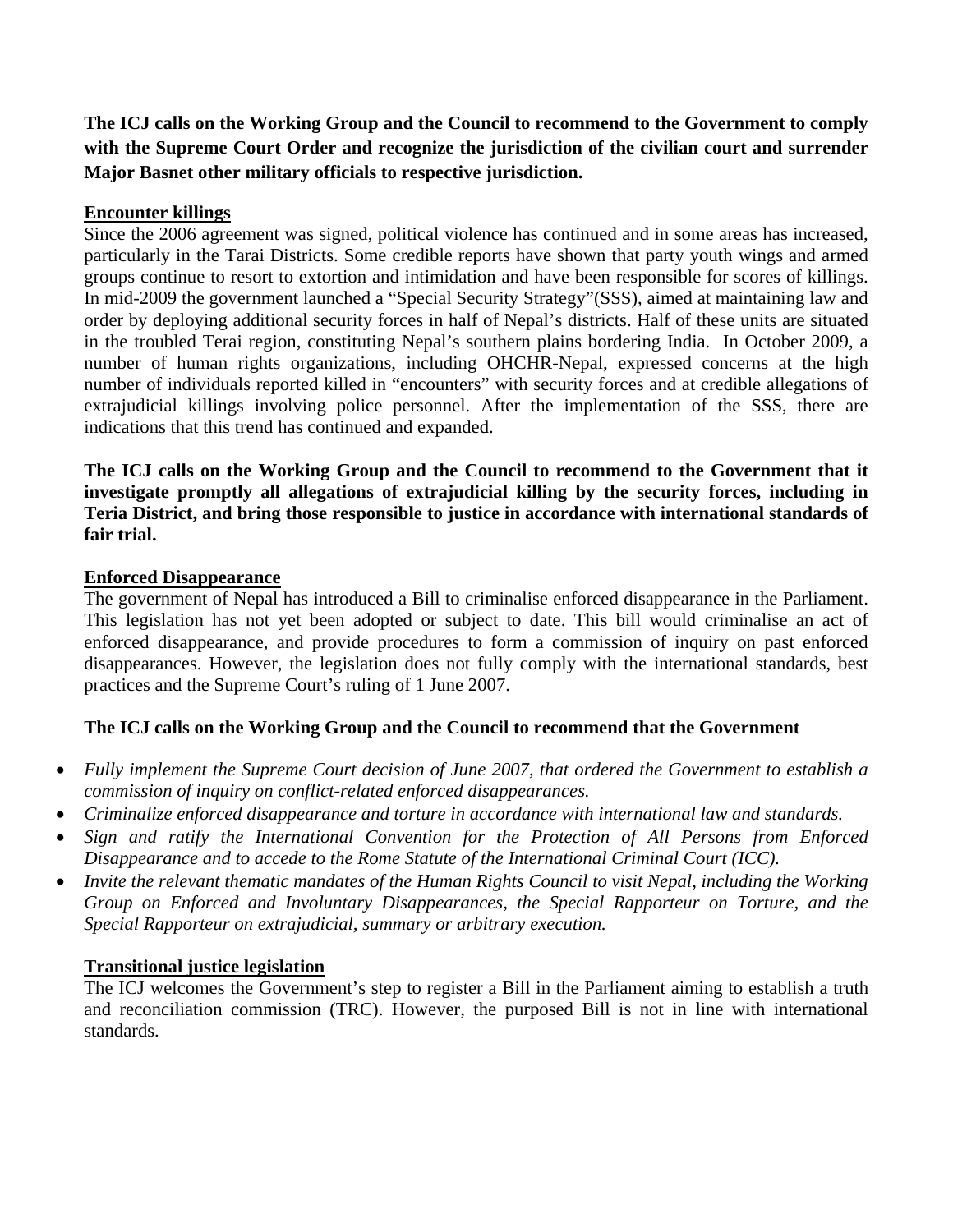**The ICJ calls on the Working Group and the Council to recommend that the Government ensure measures are taken to guarantee truth, justice and reparations for victims of the armed conflict, in accordance with international law and standards.** 

### **Economic, Social and Cultural Rights**

The ICJ is concerned at lack of significant progress by Nepal in addressing the human rights situation in the country in respect of economic, social and cultural rights. This assessment was confirmed in 2008 in the concluding observations of the Committee on Economic, Social and Cultural Rights on Nepal's second periodic report,<sup>iii</sup> which noted that Nepal had failed to implement most of the recommendations which the Committee had made in its 2001 review. The Committee on Economic Social and Cultural Rights has repeatedly acknowledged the economic constraints which Nepal faces in the realization of the social and economic rights. However the Committee concluded:

*[T]he State party has not addressed in an effective manner the following principal subjects of concern, which continue to be relevant: The extent of poverty in Nepal, in particular in rural areas where poverty and discrimination against women are most pronounced, and the lack of disaggregated data on the incidence and depth of poverty; the continuing inequalities that exist between men and women in Nepali society, despite legislative guarantees of equality, as reflected in the low representation of women in public service, the high female illiteracy rate and the unequal wages for equal work; the large number of women and girls being trafficked for prostitution, and the absence of a demonstrably effective response from the State party with regard to this practice; the high rate of domestic violence and the absence of specific legislation in this field; the high unemployment and underemployment rates in Nepal and the lack of skills-oriented education; the problems faced by emancipated Kamaiyas, including lack of housing, land, work, and education for their children; the inadequacy of the legal minimum wage to provide an adequate standard of living for workers and their families, in particular in the agricultural sector; and the high incidence of child labour in Nepal, especially in rural areas.* 

#### *Cholera Deaths and the right to health*

During the months of May through August 2009, over 400 people died of cholera or diarrhea-related deaths in the Mid West and Far West of Nepal.<sup>iv</sup> Initially, government officials took little notice of the deaths, attributing them to a "mysterious illness", but a subsequent investigation confirmed that many died as a result of cholera or other, diarrhea-related conditions which have been experienced during monsoon season.<sup>V</sup> The government took weeks to react and efforts to ensure that health posts had adequate staff only began months after the deaths had started. Even then, health workers and NGOs complained of poor coordination by government in its treatment efforts.<sup>vi</sup> This situation occurs yearly in Nepal though the number of deaths in 2009 was particularly high. Government officials and health experts agreed that the deaths resulted from: (i) inadequate access to clean food and drinking water and, (ii) insufficient medical attention made available for those who had fallen ill.<sup>vii</sup>Analysis of the disaggregated data of those who died showed that Dalits represented a dramatically disproportionate number; Dalits are less than 15 per cent of the total population in 15 affected districts but 39 percent of those affected.<sup>viii</sup>

These tragedies represent only the worst effects of deaths resulting from Nepal's failure to discharge its obligations in respect to the rights to water, food and health, including under articles 11 and 12 of the International Covenant on Economic, Social and Cultural Rights (ICESCR). The disproportionate burden of these deaths has been experienced by the most disadvantaged group in Nepal, giving rise to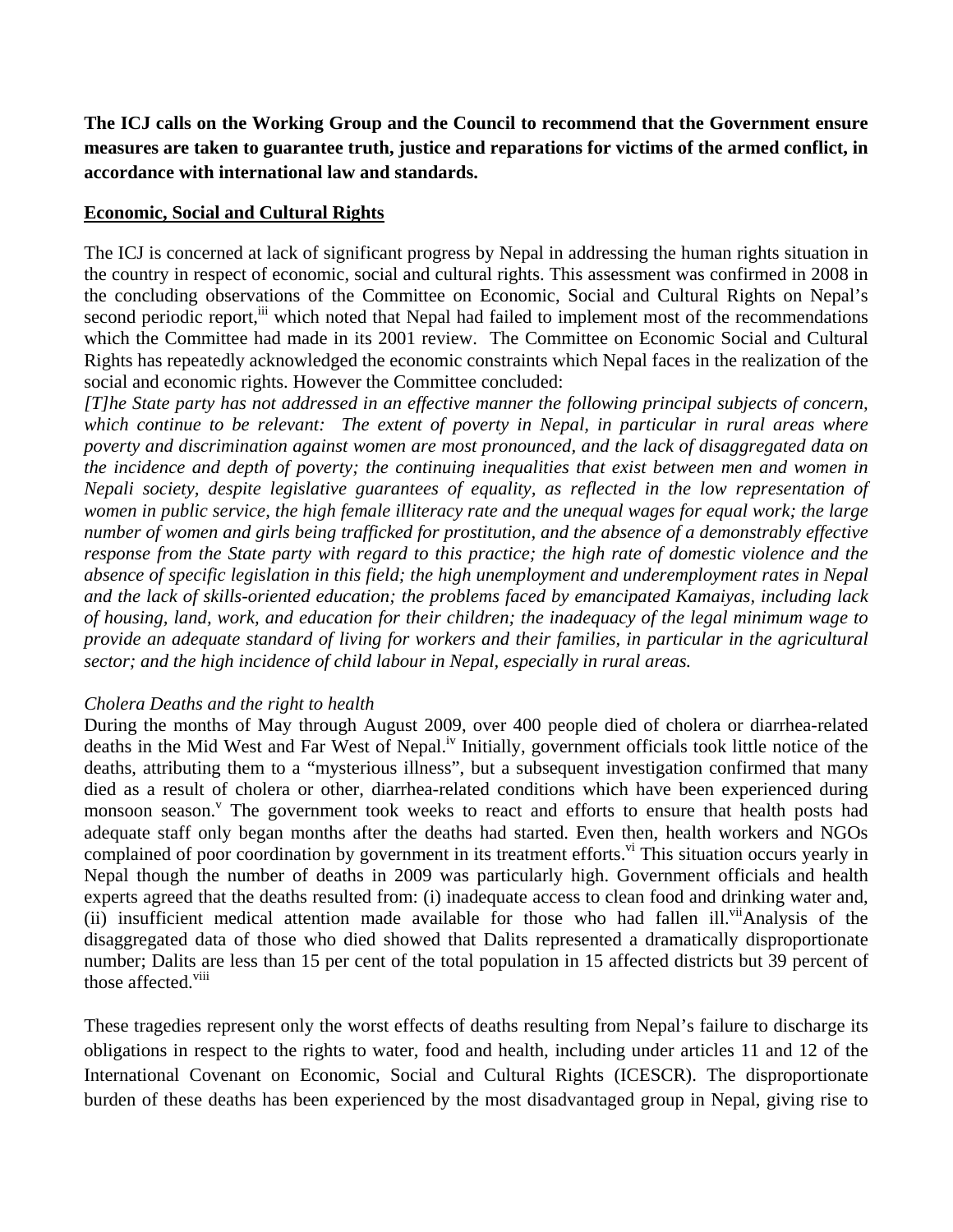concern that Nepal is failing to meet its obligation to guarantee rights without discrimination, including under article 2(2) of the ICESR. From a rights perspective, there is widespread discrimination in the enjoyment of these rights, discrimination experienced by those who are already the most vulnerable.

# **The ICJ Calls on the Working Group and the Council to recommend that the Government take steps to ensure that districts that have been worse affected are targeted to receive public health information, sanitation supports, water purification supplies and to ensure that sufficient staff and medical supplies are immediately in place.**

# *Discrimination Against Women and Girls*

Women continue to experience widespread discrimination in Nepal. Among the most odious practices is that of *chhaupadi.* Chhaupadi is a tradition primarily practiced in the Mid and Far Western parts of the country, by which menstruating women are pushed into complete seclusion, away from the family as they are considered impure and 'untouchable'. The culturally embedded practice has recently resulted in a woman's death under circumstances in which she froze while being made to stay in a cowshed.<sup>ix</sup> More recently, a family which sought to resist the practice was subject to ostracization by its village.<sup>x</sup> These example are symptomatic of larger societal view towards women and girls in Nepal which become manifest, *inter alia*, in the case of menstruation. Very recently, the *chhaupadi* system has been blamed for the extraordinarily high rate of uterine prolapse in women where, in one sample district, "over 60% of women are estimated to be living with the condition."<sup>xi</sup>

Other forms of discrimination against women include the practice of making allegations of against women of practicing witchcraft. Frequently in rural areas, this takes the form of women or girls receiving blame for an illness or death in the community. This is followed by beating and forced consumption of human excreta. For example, according to the Nepal Police, five cases of women being tortured for practicing witchcraft were registered in Nepal in the one-month period (April-May 2010).<sup>xii</sup>Girls of school age frequently stay away from schools which have inadequate sanitation/toilet facilities which, in turn, impacts on their right to education.<sup>xiii</sup> One study of school girls in Nepal found that" 'about 89% of survey respondents practice some form of restriction or exclusion' during their menstrual cycle.<sup>xiv</sup> The government appears to be doing little or nothing to bring these anti-women practices to an end.<sup>xv</sup>

The discrimination practiced against women and girls interferes with their right to family life, their right to housing, their rights to education and health and, *in extremis*, their right to life. The fact that this is perpetrated by non-state actors is, of course, irrelevant from a human rights perspective. The Government has failed to make meaningful measure to prevent and end these practices.

**The ICJ Calls on the Working Group and the Council to recommend that the Government introduce a national public education campaign, particularly focused in areas where women and girls experience most severe discrimination and that it take responsibility, in cooperation with the National Human Rights Commission, to ensure that schools have adequate sanitary infrastructure for girls and that policies and programs aimed at protecting the rights of girls are introduced in the curriculum.**